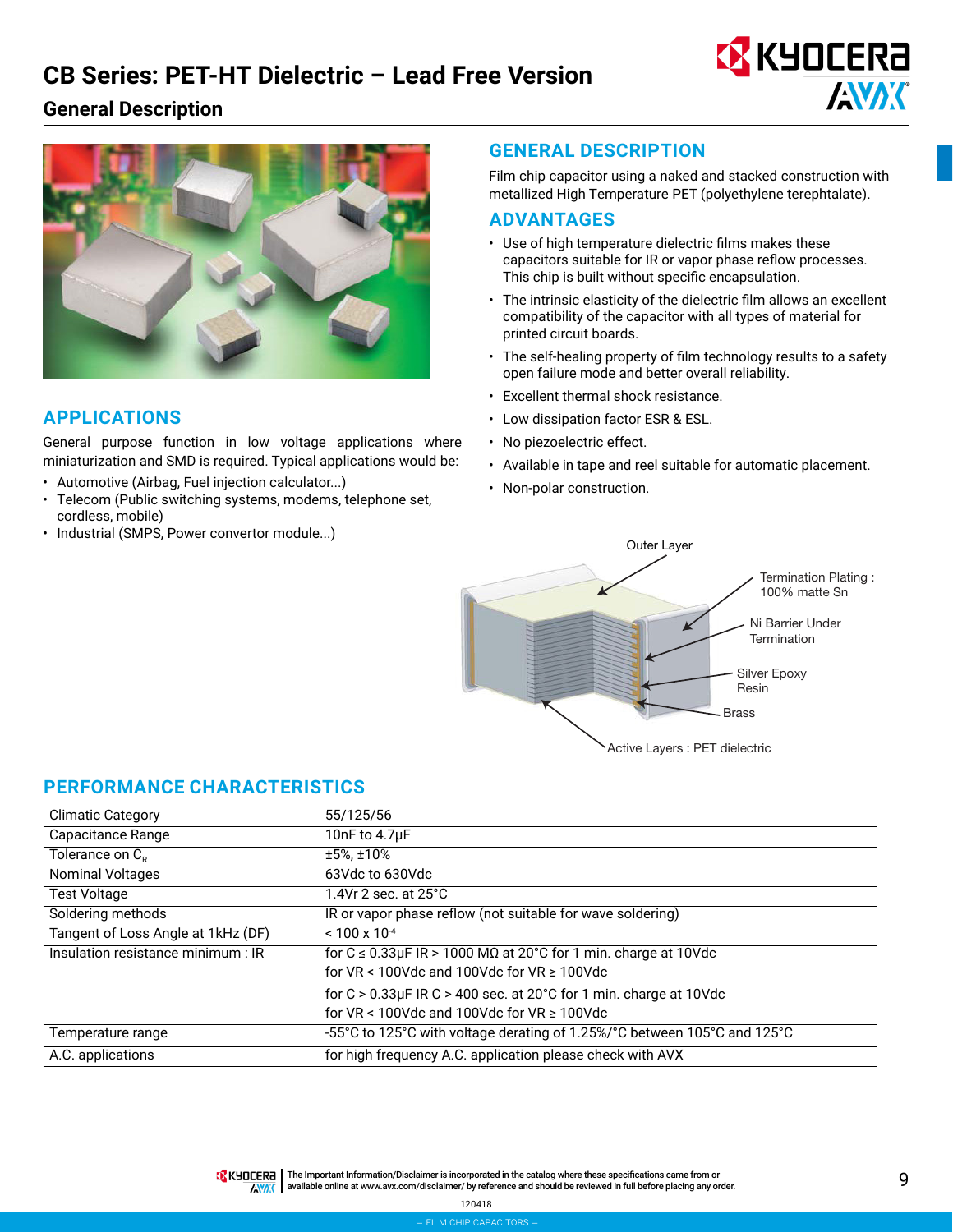## **CB SERIES: PET-HT DIELECTRIC – LEAD FREE VERSION & KYOCERA**



## **Capacitance Values & Nominal Voltages**

## **CAPACITANCE VALUES (CR) AND NOMINAL VOLTAGES (VR)**

**millimeters (inches)**

|                                     |                         | VOLTAGE Vdc: 63V Vac: 40V |                                                   |                 |                 |                 |                            |                 |                |                 |                        |             |             |                         |
|-------------------------------------|-------------------------|---------------------------|---------------------------------------------------|-----------------|-----------------|-----------------|----------------------------|-----------------|----------------|-----------------|------------------------|-------------|-------------|-------------------------|
| <b>Capacitance</b><br>Range<br>(CR) | <b>Ordering</b><br>Code |                           | <b>Chip Dimensions</b><br>*Tolerances<br>(page 6) |                 |                 |                 | <b>Tape Dimensions</b>     |                 |                |                 | <b>Reel Dimensions</b> |             |             | <b>Reel Pkg</b><br>Code |
|                                     |                         | L                         | W                                                 | H max           | T               | W               | P <sub>1</sub>             | K <sub>0</sub>  | A              | W <sub>1</sub>  | W <sub>2</sub> max     | <b>Bulk</b> | <b>Reel</b> |                         |
| $0.270\mu F$                        | CB042D0274+ --          | 5.8<br>(0.228)            | 5.0<br>(0.195)                                    | 2.8<br>(0.110)  | 0.8<br>(0.032)  | 12.0<br>(0.472) | 8.0<br>(0.315)             | 3.1<br>(0.122)  | 330<br>(12.99) | 12.4<br>(0.488) | 18.4<br>(0.724)        | 1500        | 3000        | BC                      |
| $0.330\mu F$                        | CB042D0334+-            | 5.80<br>(0.228)           | 5.00<br>(0.195)                                   | 3.30<br>(0.130) | 0.80<br>(0.032) | 12.0<br>(0.472) | 8.00<br>(0.315)            | 3.45<br>(0.136) | 330<br>(12.99) | 12.4<br>(0.488) | 18.4<br>(0.724)        | 1500        | 2800        | BC                      |
| 0.390                               | CB042D0394++ --         | 5.80<br>(0.228)           | 5.00<br>(0.195)                                   | 3.40<br>(0.134) | 0.80<br>(0.032) | 12.0<br>(0.472) | 8.00<br>(0.315)            | 3.45<br>(0.136) | 330<br>(12.99) | 12.4<br>(0.488) | 18.4<br>(0.724)        | 1500        | 2800        | BC                      |
| 0.470                               | CB042D0474+-            | 5.80<br>(0.228)           | 5.00<br>(0.195)                                   | 3.50<br>(0.138) | 0.80<br>(0.032) | 12.0<br>(0.472) | 8.00<br>(0.315)            | 4.10<br>(0.162) | 330<br>(12.99) | 12.4<br>(0.488) | 18.4<br>(0.724)        | 1500        | 2300        | BC                      |
| 0.560                               | CB042D0564+-            | 5.80<br>(0.228)           | 5.00<br>(0.195)                                   | 3.50<br>(0.138) | 0.80<br>(0.032) | 12.0<br>(0.472) | 8.00<br>(0.315)            | 4.10<br>(0.162) | 330<br>(12.99) | 12.4<br>(0.488) | 18.4<br>(0.724)        | 1500        | 2300        | BC                      |
| 0.680                               | CB042D0684+-            | 5.80<br>(0.228)           | 5.00<br>(0.195)                                   | 4.00<br>(0.158) | 0.80<br>(0.032) | 12.0<br>(0.472) | 8.00<br>(0.315)            | 4.10<br>(0.162) | 330<br>(12.99) | 12.4<br>(0.488) | 18.4<br>(0.724)        | 1500        | 2300        | BC                      |
| 0.820                               | CB052D0824+-            | 7.2<br>(0.283)            | 6.1<br>(0.24)                                     | 3.7<br>(0.146)  | 0.8<br>(0.032)  | 16.0<br>(0.629) | 8.00<br>(0.315)            | 3.8<br>(0.149)  | 330<br>(12.99) | 24.4<br>(0.96)  | 30.4<br>(1.196)        | 1000        | 2250        | <b>BC</b>               |
| $1 \mu F$                           | CB052D0105+-            | $7.2$<br>(0.283)          | 6.1<br>(0.24)                                     | 3.7<br>(0.146)  | 0.8<br>(0.032)  | 16.0<br>(0.629) | 8.00<br>(0.315)            | 3.8<br>(0.149)  | 330<br>(12.99) | 24.4<br>(0.96)  | 30.4<br>(1.196)        | 1000        | 2250        | <b>BC</b>               |
| 1.5                                 | CB052D0155+-            | 7.20<br>(0.283)           | 6.10<br>(0.240)                                   | 5.30<br>(0.209) | 0.80<br>(0.032) | 16.0<br>(0.629) | 12.0<br>(0.472)            | 5.50<br>(0.216) | 330<br>(12.99) | 16.4<br>(0.645) | 22.4<br>(0.881)        | 1000        | 1000        | <b>BC</b>               |
| 2.2                                 | CB162D0225+-            | 10.5<br>(0.413)           | 7.6<br>(0.299)                                    | 5.8<br>(0.229)  | 0.8<br>(0.032)  | 24.0<br>(0.944) | 12<br>(0.472)              | 6.19<br>(0.244) | 330<br>(12.99) | 24.4<br>(0.96)  | 30.4<br>(1.196)        | 500         | 900         | BC                      |
| 3.3                                 | CB172D0335+-            | 12.8<br>(0.503)           | 10.2<br>(0.401)                                   | 5.50<br>(0.216) | 0.80<br>(0.032) | 24.0<br>(0.944) | 16.0<br>(0.629)            | 5.70<br>(0.224) | 330<br>(12.99) | 24.4<br>(0.961) | 30.4<br>(1.196)        | 300         | 700         | BC                      |
| $4.7 \mu F$                         | CB182D0475+-            | 15.3<br>(0.601)           | 13.7<br>(0.539)                                   | 4.90<br>(0.193) | 0.80<br>(0.032) | 24.0<br>(0.944) | 24.0<br>(0.944)            | 5.50<br>(0.216) | 330<br>(12.99) | 24.4<br>(0.961) | 30.4<br>(1.196)        | 300         | 500         | <b>BC</b>               |
|                                     |                         |                           |                                                   |                 |                 |                 | VOLTAGE Vdc: 100V Vac: 63V |                 |                |                 |                        |             |             |                         |
| $0.180\mu F$                        | CB042E0184+-            | 5.8<br>(0.228)            | 5.0<br>(0.195)                                    | 2.3<br>(0.091)  | 0.8<br>(0.032)  | 12.0<br>(0.472) | 8.0<br>(0.315)             | 2.43<br>(0.096) | 330<br>(12.99) | 12.4<br>(0.488) | 18.4<br>(0.724)        | 1500        | 3500        | ВC                      |
| $0.220\mu F$                        | CB042E0224+-            | 5.80<br>(0.228)           | 5.00<br>(0.195)                                   | 3.30<br>(0.130) | 0.80<br>(0.032) | 12.0<br>(0.472) | 8.00<br>(0.315)            | 3.45<br>(0.136) | 330<br>(12.99) | 12.4<br>(0.488) | 18.4<br>(0.724)        | 1500        | 3000        | BC                      |
| $0.270 \mu F$                       | CB042E0274+-            | 5.8<br>(0.228)            | 5.0<br>(0.195)                                    | 3.4<br>(0.134)  | 0.8<br>(0.032)  | 12.0<br>(0.472) | 8.0<br>(0.315)             | 3.45<br>(0.136) | 330<br>(12.99) | 12.4<br>(0.488) | 18.4<br>(0.724)        | 1500        | 2800        | BC                      |
| 0.330                               | CB042E0334+-            | 5.80<br>(0.228)           | 5.00<br>(0.195)                                   | 4.00<br>(0.158) | 0.80<br>(0.032) | 12.0<br>(0.472) | 8.00<br>(0.315)            | 4.10<br>(0.161) | 330<br>(12.99) | 12.4<br>(0.488) | 18.4<br>(0.724)        | 1500        | 2300        | ВC                      |
| 0.390                               | CB042E0394+-            | 5.80<br>(0.228)           | 5.00<br>(0.195)                                   | 3.90<br>(0.154) | 0.80<br>(0.032) | 12.0<br>(0.472) | 8.00<br>(0.315)            | 4.10<br>(0.161) | 330<br>(12.99) | 12.4<br>(0.488) | 18.4<br>(0.724)        | 1500        | 2300        | ВC                      |
| 0.470                               | CB042E0474+-            | 5.80<br>(0.228)           | 5.00<br>(0.195)                                   | 4.30<br>(0.169) | 0.80<br>(0.032) | 12.0<br>(0.472) | 8.0<br>(0.315)             | 4.50<br>(0.177) | 330<br>(12.99) | 12.4<br>(0.488) | 18.4<br>(0.724)        | 1500        | 1900        | BC                      |
| 0.560                               | CB052E0564+-            | 7.20<br>(0.283)           | 6.10<br>(0.240)                                   | 4.20<br>(0.165) | 0.80<br>(0.032) | 16.0<br>(0.629) | 12.0<br>(0.472)            | 4.80<br>(0.189) | 330<br>(12.99) | 16.4<br>(0.645) | 22.4<br>(0.881)        | 1000        | 1800        | BC                      |
| 0.680                               | CB052E0684+-            | 7.20<br>(0.283)           | 6.10<br>(0.240)                                   | 5.00<br>(0.197) | 0.80<br>(0.032) | 16.0<br>(0.629) | 12.0<br>(0.472)            | 5.23<br>(0.206) | 330<br>(12.99) | 16.4<br>(0.645) | 22.4<br>(0.881)        | 1000        | 1100        | BC                      |
| 0.820                               | CB052E0824+-            | 7.20<br>(0.283)           | 6.10<br>(0.240)                                   | 4.70<br>(0.185) | 0.80<br>(0.032) | 16.0<br>(0.629) | 12.0<br>(0.472)            | 4.80<br>(0.189) | 330<br>(12.99) | 16.4<br>(0.645) | 22.4<br>(0.881)        | 1000        | 1800        | ВC                      |
| $1\mu F$                            | CB052E0105+-            | 7.20<br>(0.283)           | 6.10<br>(0.240)                                   | 5.70<br>(0.224) | 0.80<br>(0.032) | 16.0<br>(0.629) | 12.0<br>(0.472)            | 5.90<br>(0.232) | 330<br>(12.99) | 16.4<br>(0.645) | 22.4<br>(0.881)        | 1000        | 900         | ВC                      |
| 1.5                                 | CB162E0155+-            | 10.5<br>(0.413)           | 7.60<br>(0.299)                                   | 6.10<br>(0.240) | 0.80<br>(0.032) | 24.0<br>(0.944) | 12.0<br>(0.472)            | 6.19<br>(0.244) | 330<br>(12.99) | 24.4<br>(0.961) | 30.4<br>(1.196)        | 500         | 900         | BC                      |

Replace the + by the tolerance code:  $J = 5%$  or K = 10% Replace the  $-$  by the packaging suffix:  $-$  = bulk

BC = tape & reel



The Important Information/Disclaimer is incorporated in the catalog where these specifications came from or<br>AWAK available online at [www.avx.com/disclaimer/](http://www.avx.com/disclaimer/) by reference and should be reviewed in full before placing any

120418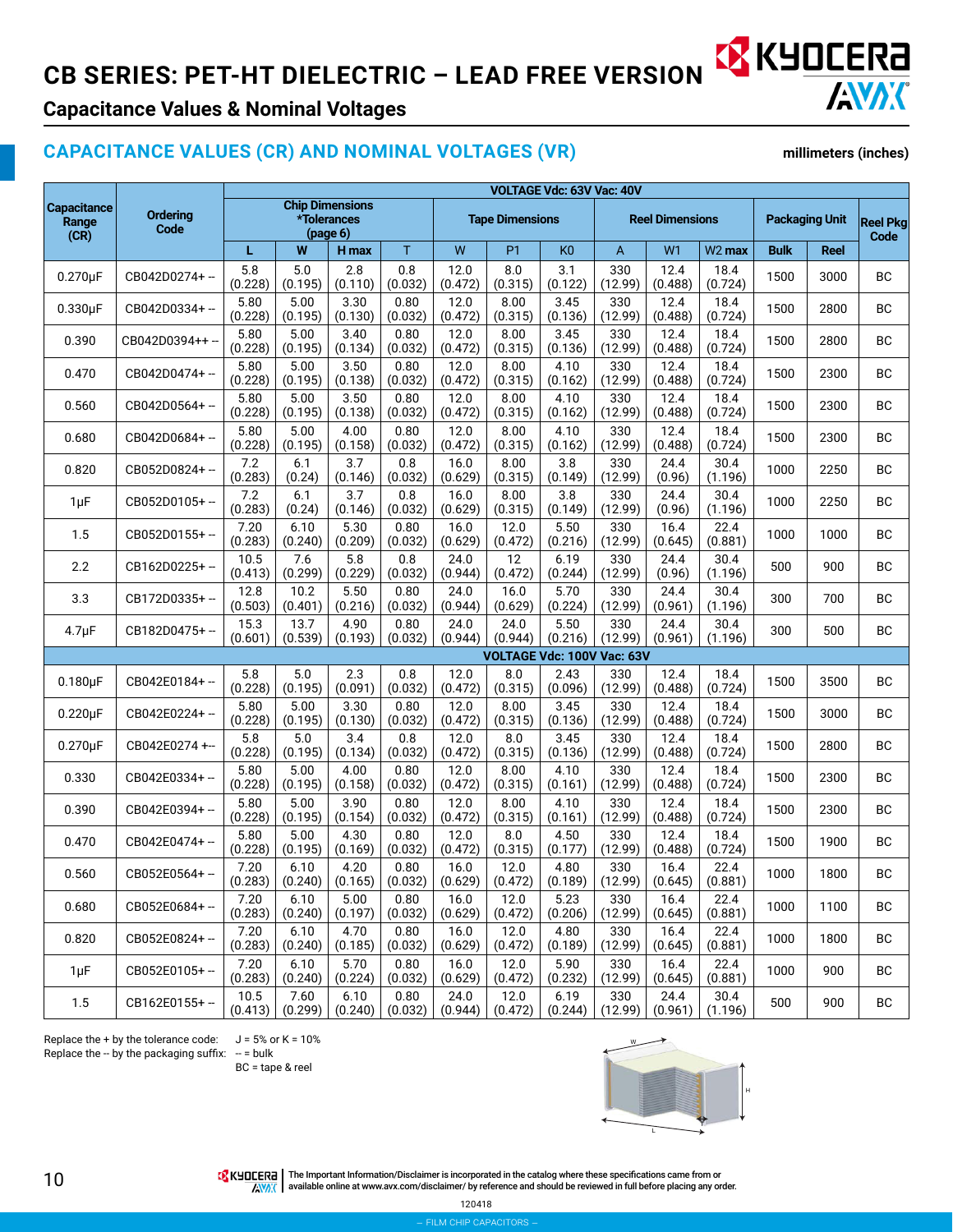# CB SERIES: PET-HT DIELECTRIC – LEAD FREE VERSION **XX KYOCERE**



## **Capacitance Values & Nominal Voltages**

## **CAPACITANCE VALUES (CR) AND NOMINAL VOLTAGES (VR)**

**millimeters (inches)**

|                                                      |               | <b>VOLTAGE Vdc: 100V Vac: 63V</b>                 |                 |                 |                        |                 |                 |                        |                |                 |                       |                         |      |           |
|------------------------------------------------------|---------------|---------------------------------------------------|-----------------|-----------------|------------------------|-----------------|-----------------|------------------------|----------------|-----------------|-----------------------|-------------------------|------|-----------|
| <b>Capacitance</b><br>Ordering<br>Code<br>Range (CR) |               | <b>Chip Dimensions</b><br>*Tolerances<br>(page 6) |                 |                 | <b>Tape Dimensions</b> |                 |                 | <b>Reel Dimensions</b> |                |                 | <b>Packaging Unit</b> | <b>Reel Pkg</b><br>Code |      |           |
|                                                      |               | L                                                 | W               | H max           | T                      | W               | <b>P1</b>       | K <sub>0</sub>         | A              | W <sub>1</sub>  | W <sub>2</sub> max    | <b>Bulk</b>             | Reel |           |
| 2.2                                                  | CB172E0225+-  | 12.8<br>(0.503)                                   | 10.2<br>(0.401) | 5.50<br>(0.216) | 0.80<br>(0.032)        | 24.0<br>(0.944) | 16.0<br>(0.629) | 5.70<br>(0.224)        | 330<br>(12.99) | 24.4<br>(0.961) | 30.4<br>(1.196)       | 300                     | 700  | BC        |
| 3.3                                                  | CB182E0335+-  | 15.3<br>(0.601)                                   | 13.7<br>(0.539) | 5.20<br>(0.204) | 0.80<br>(0.032)        | 24.0<br>(0.944) | 24.0<br>(0.944) | 5.50<br>(0.216)        | 330<br>(12.99) | 24.4<br>(0.961) | 30.4<br>(1.196)       | 300                     | 500  | BC        |
| $4.7 \mu F$                                          | CB182E0475+-  | 15.3<br>(0.601)                                   | 13.7<br>(0.539) | 7.10<br>(0.279) | 0.80<br>(0.032)        | 24.0<br>(0.944) | 24.0<br>(0.944) | 7.60<br>(0.299)        | 330<br>(12.99) | 24.4<br>(0.961) | 30.4<br>(1.196)       | 300                     | 300  | BC        |
| VOLTAGE Vdc: 250V Vac: 160V                          |               |                                                   |                 |                 |                        |                 |                 |                        |                |                 |                       |                         |      |           |
| $0.047\mu F$                                         | CB042G0473+-  | 5.80<br>(0.228)                                   | 5.00<br>(0.195) | 3.00<br>(0.118) | 0.80<br>(0.032)        | 12.0<br>(0.472) | 8.00<br>(0.315) | 3.10<br>(0.122)        | 330<br>(12.99) | 12.4<br>(0.488) | 18.4<br>(0.724)       | 1500                    | 3000 | BC        |
| 0.056                                                | CB042G0563+-  | 5.80<br>(0.228)                                   | 5.00<br>(0.195) | 3.60<br>(0.142) | 0.80<br>(0.032)        | 12.0<br>(0.472) | 8.00<br>(0.315) | 4.10<br>(0.161)        | 330<br>(12.99) | 12.4<br>(0.488) | 18.4<br>(0.724)       | 1500                    | 2300 | <b>BC</b> |
| 0.068                                                | CB042G0683+-  | 5.80<br>(0.228)                                   | 5.00<br>(0.195) | 4.00<br>(0.158) | 0.80<br>(0.032)        | 12.0<br>(0.472) | 8.00<br>(0.315) | 4.10<br>(0.161)        | 330<br>(12.99) | 12.4<br>(0.488) | 18.4<br>(0.724)       | 1500                    | 2300 | <b>BC</b> |
| 0.082                                                | CB042G0823+-  | 5.80<br>(0.228)                                   | 5.00<br>(0.195) | 4.00<br>(0.158) | 0.80<br>(0.032)        | 12.0<br>(0.472) | 8.00<br>(0.315) | 4.10<br>(0.161)        | 330<br>(12.99) | 12.4<br>(0.488) | 18.4<br>(0.724)       | 1500                    | 2300 | <b>BC</b> |
| $0.1\mu F$                                           | CB042G0104+-  | 5.80<br>(0.228)                                   | 5.00<br>(0.195) | 4.00<br>(0.158) | 0.80<br>(0.032)        | 12.0<br>(0.472) | 8.00<br>(0.315) | 4.10<br>(0.161)        | 330<br>(12.99) | 12.4<br>(0.448) | 18.4<br>(0.724)       | 1500                    | 2300 | BC        |
| 0.120                                                | CB052G0124+-  | 7.20<br>(0.283)                                   | 6.10<br>(0.240) | 4.30<br>(0.169) | 0.80<br>(0.032)        | 16.0<br>(0.629) | 12.0<br>(0.472) | 4.80<br>(0.189)        | 330<br>(12.99) | 16.4<br>(0.645) | 22.4<br>(0.881)       | 1000                    | 1800 | <b>BC</b> |
| 0.150                                                | CB052G0154+-  | 7.20<br>(0.283)                                   | 6.10<br>(0.240) | 4.30<br>(0.169) | 0.80<br>(0.032)        | 16.0<br>(0.629) | 12.0<br>(0.472) | 4.80<br>(0.189)        | 330<br>(12.99) | 16.4<br>(0.645) | 22.4<br>(0.881)       | 1000                    | 1800 | BC        |
| 0.180                                                | CB052G0184+-  | 7.20<br>(0.283)                                   | 6.10<br>(0.240) | 5.10<br>(0.200) | 0.80<br>(0.032)        | 16.0<br>(0.629) | 12.0<br>(0.472) | 5.23<br>(0.206)        | 330<br>(12.99) | 16.4<br>(0.645) | 22.4<br>(0.881)       | 1000                    | 1100 | BC        |
| 0.220                                                | CB052G0224+-  | 7.20<br>(0.283)                                   | 6.10<br>(0.240) | 4.90<br>(0.193) | 0.80<br>(0.032)        | 16.0<br>(0.629) | 12.0<br>(0.472) | 5.23<br>(0.206)        | 330<br>(12.99) | 16.4<br>(0.645) | 22.4<br>(0.881)       | 1000                    | 1100 | BC        |
| 0.270                                                | CB162G0274+-  | 10.5<br>(0.413)                                   | 7.60<br>(0.299) | 4.80<br>(0.189) | 0.80<br>(0.032)        | 24.0<br>(0.944) | 12.0<br>(0.472) | 6.19<br>(0.244)        | 330<br>(12.99) | 24.4<br>(0.961) | 30.4<br>(1.196)       | 500                     | 1100 | BC        |
| 0.330                                                | CB162G0334+-  | 10.5<br>(0.413)                                   | 7.60<br>(0.299) | 5.60<br>(0.220) | 0.80<br>(0.032)        | 24.0<br>(0.944) | 12.0<br>(0.472) | 6.19<br>(0.244)        | 330<br>(12.99) | 24.4<br>(0.961) | 30.4<br>(1.196)       | 500                     | 900  | <b>BC</b> |
| 0.390                                                | CB162G0394+-  | 10.5<br>(0.413)                                   | 7.60<br>(0.299) | 5.40<br>(0.213) | 0.80<br>(0.032)        | 24.0<br>(0.944) | 12.0<br>(0.472) | 6.19<br>(0.244)        | 330<br>(12.99) | 24.4<br>(0.961) | 30.4<br>(1.196)       | 500                     | 900  | BC        |
| 0.470                                                | CB162G0474+-  | 10.5<br>(0.413)                                   | 7.6<br>(0.299)  | 6.15<br>(0.241) | 0.80<br>(0.032)        | 24.0<br>(0.944) | 12.0<br>(0.472) | 6.19<br>(0.244)        | 330<br>(12.99) | 24.4<br>(0.961) | 30.4<br>(1.196)       | 500                     | 900  | BC        |
| 0.560                                                | CB172G0564+-  | 12.8<br>(0.503)                                   | 10.2<br>(0.402) | 5.60<br>(0.220) | 0.80<br>(0.032)        | 24.0<br>(0.944) | 16.0<br>(0.629) | 5.70<br>(0.225)        | 330<br>(12.99) | 24.4<br>(0.961) | 30.4<br>(1.196)       | 300                     | 700  | <b>BC</b> |
| 0.680                                                | CB172G0684+-  | 12.8<br>(0.503)                                   | 10.2<br>(0.402) | 6.50<br>(0.255) | 0.80<br>(0.032)        | 24.0<br>(0.944) | 16.0<br>(0.629) | 7.00<br>(0.275)        | 330<br>(12.99) | 24.4<br>(0.961) | 30.4<br>(1.196)       | 300                     | 600  | BC        |
| 0.820                                                | CB172G0824+-- | 12.8<br>(0.503)                                   | 10.2<br>(0.402) | 7.00<br>(0.276) | 0.80<br>(0.032)        | 24.0<br>(0.944) | 16.0<br>(0.629) | 7.00<br>(0.275)        | 330<br>(12.99) | 24.4<br>(0.961) | 30.4<br>(1.196)       | 300                     | 600  | BC        |
| 0.820                                                | CB182G0824+-  | 15.3<br>(0.601)                                   | 13.7<br>(0.539) | 5.10<br>(0.201) | 0.80<br>(0.032)        | 24.0<br>(0.944) | 24.0<br>(0.944) | 5.50<br>(0.217)        | 330<br>(12.99) | 24.4<br>(0.961) | 30.4<br>(1.196)       | 300                     | 500  | BC        |
| $1 \mu F$                                            | CB172G0105+-- | 12.8<br>(0.503)                                   | 10.2<br>(0.402) | 7.00<br>(0.276) | 0.80<br>(0.032)        | 24.0<br>(0.944) | 16.0<br>(0.629) | 7.00<br>(0.275)        | 330<br>(12.99) | 24.4<br>(0.961) | 30.4<br>(1.196)       | 300                     | 600  | ВC        |
| $1\mu F$                                             | CB182G0105+-  | 15.3<br>(0.601)                                   | 13.7<br>(0.539) | 6.00<br>(0.236) | 0.80<br>(0.032)        | 24.0<br>(0.944) | 24.0<br>(0.944) | 6.30<br>(0.248)        | 330<br>(12.99) | 24.4<br>(0.961) | 30.4<br>(1.196)       | 300                     | 400  | ВC        |
| 1.5                                                  | CB182G0155+-  | 15.3<br>(0.601)                                   | 13.7<br>(0.539) | 7.00<br>(0.276) | 0.80<br>(0.0315)       | 24.0<br>(0.944) | 24.0<br>(0.944) | 7.60<br>(0.299)        | 330<br>(12.99) | 24.4<br>(0.961) | 30.4<br>(1.196)       | 300                     | 300  | BC        |

Replace the + by the tolerance code:  $J = 5%$  or K = 10% Replace the  $-$  by the packaging suffix:  $-$  = bulk

BC = tape & reel



The Important Information/Disclaimer is incorporated in the catalog where these specifications came from or<br>available online at [www.avx.com/disclaimer/](http://www.avx.com/disclaimer/) by reference and should be reviewed in full before placing any order.

– film chip capacitors – 042021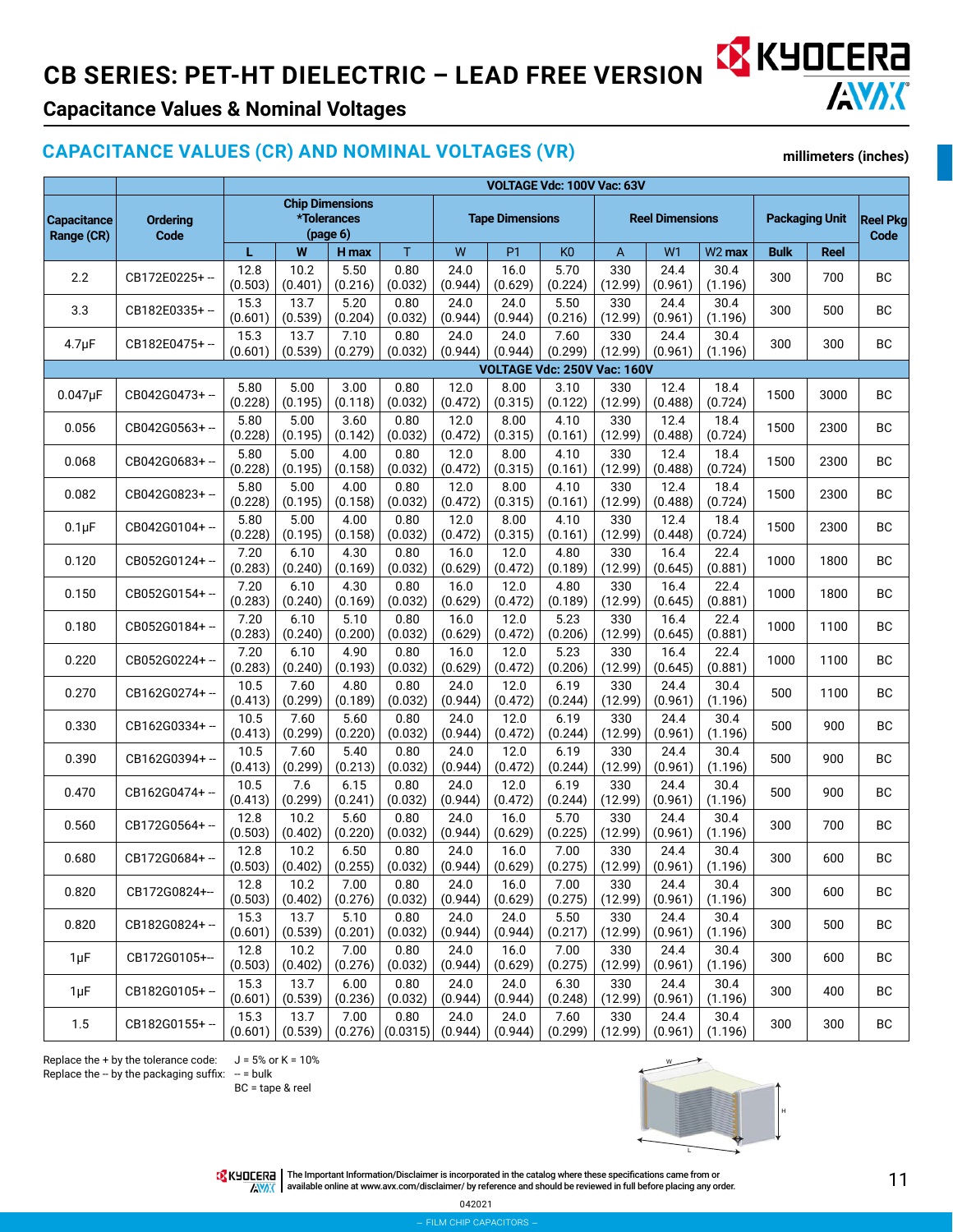## **CB SERIES: PET-HT DIELECTRIC – LEAD FREE VERSION & KYOCERA**



## **Capacitance Values & Nominal Voltages**

### **CAPACITANCE VALUES (CR) AND NOMINAL VOLTAGES (VR)**

**millimeters (inches)**

|                                     |                         | VOLTAGE Vdc: 63V Vac: 40V |                                                   |                 |                 |                 |                        |                             |                |                        |                    |                       |             |                         |
|-------------------------------------|-------------------------|---------------------------|---------------------------------------------------|-----------------|-----------------|-----------------|------------------------|-----------------------------|----------------|------------------------|--------------------|-----------------------|-------------|-------------------------|
| <b>Capacitance</b><br>Range<br>(CR) | <b>Ordering</b><br>Code |                           | <b>Chip Dimensions</b><br>*Tolerances<br>(page 6) |                 |                 |                 | <b>Tape Dimensions</b> |                             |                | <b>Reel Dimensions</b> |                    | <b>Packaging Unit</b> |             | <b>Reel Pkg</b><br>Code |
|                                     |                         | L                         | W                                                 | H max           | T               | W               | P <sub>1</sub>         | K <sub>0</sub>              | A              | W <sub>1</sub>         | W <sub>2</sub> max | <b>Bulk</b>           | <b>Reel</b> |                         |
| $0.010\mu F$                        | CB042l0103+ --          | 5.80<br>(0.228)           | 5.00<br>(0.195)                                   | 3.00<br>(0.017) | 0.80<br>(0.032) | 12.0<br>(0.472) | 8.00<br>(0.315)        | 3.10<br>(0.122)             | 330<br>(12.99) | 12.4<br>(0.488)        | 18.4<br>(0.724)    | 1500                  | 3000        | BC                      |
| 0.012                               | CB042I0123+-            | 5.80<br>(0.228)           | 5.00<br>(0.195)                                   | 2.40<br>(0.095) | 0.80<br>(0.032) | 12.0<br>(0.472) | 8.00<br>(0.315)        | 2.43<br>(0.096)             | 330<br>(12.99) | 12.4<br>(0.488)        | 18.4<br>(0.724)    | 1500                  | 3500        | <b>BC</b>               |
| 0.015                               | CB042I0153+-            | 5.80<br>(0.228)           | 5.00<br>(0.195)                                   | 4.00<br>(0.158) | 0.80<br>(0.032) | 12.0<br>(0.472) | 8.00<br>(0.315)        | 4.10<br>(0.161)             | 330<br>(12.99) | 12.4<br>(0.488)        | 18.4<br>(0.724)    | 1500                  | 2300        | <b>BC</b>               |
| 0.018                               | CB052I0183+-            | 7.2<br>(0.283)            | 6.1<br>(0.240)                                    | 2.8<br>(0.110)  | 0.8<br>(0.032)  | 16.0<br>(0.629) | 12<br>(0.472)          | 3.8<br>(0.150)              | 330<br>(12.99) | 16.4<br>(0.645)        | 22.4<br>(0.881)    | 1000                  | 2250        | <b>BC</b>               |
| 0.022                               | CB052l0223+-            | 7.2<br>(0.283)            | 6.1<br>(0.240)                                    | 3.5<br>(0.138)  | 0.8<br>(0.032)  | 16.0<br>(0.629) | 12<br>(0.472)          | 3.8<br>(0.150)              | 330<br>(12.99) | 16.4<br>(0.645)        | 22.4<br>(0.881)    | 1000                  | 2250        | BC                      |
| 0.027                               | CB052I0273+-            | 7.2<br>(0.283)            | 6.1<br>(0.240)                                    | 2.8<br>(0.110)  | 0.8<br>(0.032)  | 16.0<br>(0.629) | 12<br>(0.472)          | 3.8<br>(0.150)              | 330<br>(12.99) | 16.4<br>(0.645)        | 22.4<br>(0.881)    | 1000                  | 2250        | BC                      |
| 0.033                               | CB052I0333+-            | 7.2<br>(0.283)            | 6.1<br>(0.240)                                    | 3.3<br>(0.130)  | 0.8<br>(0.032)  | 16.0<br>(0.629) | 12<br>(0.472)          | 3.8<br>(0.150)              | 330<br>(12.99) | 16.4<br>(0.645)        | 22.4<br>(0.881)    | 1000                  | 2250        | <b>BC</b>               |
| 0.047                               | CB052I0473+-            | 7.20<br>(0.283)           | 6.10<br>(0.240)                                   | 4.50<br>(0.177) | 0.80<br>(0.032) | 16.0<br>(0.629) | 12.0<br>(0.472)        | 4.80<br>(0.189)             | 330<br>(12.99) | 16.4<br>(0.645)        | 22.4<br>(0.881)    | 1000                  | 1800        | <b>BC</b>               |
| 0.056                               | CB162I0563+-            | 10.5<br>(0.413)           | 7.60<br>(0.299)                                   | 3.10<br>(0.122) | 0.80<br>(0.032) | 24.0<br>(0.944) | 12.0<br>(0.472)        | 3.93<br>(0.155)             | 330<br>(12.99) | 24.4<br>(0.961)        | 30.4<br>(1.196)    | 500                   | 1400        | ВC                      |
| 0.068                               | CB162I0683+-            | 10.5<br>(0.413)           | 7.60<br>(0.299)                                   | 3.60<br>(0.141) | 0.80<br>(0.032) | 24.0<br>(0.944) | 12.0<br>(0.472)        | 3.93<br>(0.155)             | 330<br>(12.99) | 24.4<br>(0.961)        | 30.4<br>(1.196)    | 500                   | 1400        | BC                      |
| 0.082                               | CB162l0823+-            | 10.5<br>(0.413)           | 7.60<br>(0.299)                                   | 4.20<br>(0.165) | 0.80<br>(0.032) | 24.0<br>(0.944) | 12.0<br>(0.472)        | 6.19<br>(0.244)             | 330<br>(12.99) | 24.4<br>(0.961)        | 30.4<br>(1.196)    | 500                   | 900         | BC                      |
| $0.100\mu F$                        | CB162I0104+-            | 10.5<br>(0.413)           | 7.60<br>(0.299)                                   | 4.70<br>(0.185) | 0.80<br>(0.032) | 24.0<br>(0.944) | 12.0<br>(0.472)        | 6.19<br>(0.244)             | 330<br>(12.99) | 24.4<br>(0.961)        | 30.4<br>(1.196)    | 500                   | 900         | <b>BC</b>               |
| 0.120                               | CB172I0124+-            | 12.8<br>(0.503)           | 10.2<br>(0.402)                                   | 3.90<br>(0.154) | 0.80<br>(0.032) | 24.0<br>(0.944) | 16.0<br>(0.629)        | 4.00<br>(0.157)             | 330<br>(12.99) | 24.4<br>(0.961)        | 30.4<br>(1.196)    | 300                   | 1100        | BC                      |
| 0.150                               | CB172I0154+-            | 12.8<br>(0.503)           | 10.2<br>(0.402)                                   | 4.60<br>(0.181) | 0.80<br>(0.032) | 24.0<br>(0.944) | 16.0<br>(0.629)        | 4.70<br>(0.185)             | 330<br>(12.99) | 24.4<br>(0.961)        | 30.4<br>(1.196)    | 300                   | 900         | <b>BC</b>               |
| 0.180                               | CB172I0184+-            | 12.8<br>(0.503)           | 10.2<br>(0.402)                                   | 5.60<br>(0.220) | 0.80<br>(0.032) | 24.0<br>(0.944) | 16.0<br>(0.629)        | 7.00<br>(0.274)             | 330<br>(12.99) | 24.4<br>(0.961)        | 30.4<br>(1.196)    | 300                   | 600         | BC                      |
| 0.220                               | CB172I0224+-            | 12.8<br>(0.503)           | 10.2<br>(0.402)                                   | 6.80<br>(0.265) | 0.80<br>(0.032) | 24.0<br>(0.944) | 16.0<br>(0.629)        | 7.00<br>(0.274)             | 330<br>(12.99) | 24.4<br>(0.961)        | 30.4<br>(1.196)    | 300                   | 600         | BC                      |
| 0.270                               | CB172I0274+-            | 12.8<br>(0.503)           | 10.2<br>(0.402)                                   | 6.80<br>(0.265) | 0.80<br>(0.032) | 24.0<br>(0.944) | 16.0<br>(0.629)        | 7.00<br>(0.274)             | 330<br>(12.99) | 24.4<br>(0.961)        | 30.4<br>(1.196)    | 300                   | 600         | <b>BC</b>               |
| 0.330                               | CB182I0334+-            | 15.3<br>(0.601)           | 13.7<br>(0.539)                                   | 5.60<br>(0.220) | 0.80<br>(0.032) | 24.0<br>(0.944) | 24.0<br>(0.944)        | 6.30<br>(0.248)             | 330<br>(12.99) | 24.4<br>(0.961)        | 30.4<br>(1.196)    | 300                   | 400         | BC                      |
| $0.470\mu F$                        | CB182I0474+-            | 15.3<br>(0.601)           | 13.7<br>(0.539)                                   | 6.20<br>(0.244) | 0.80<br>(0.032) | 24.0<br>(0.944) | 24.0<br>(0.944)        | 6.30<br>(0.248)             | 330<br>(12.99) | 24.4<br>(0.961)        | 30.4<br>(1.196)    | 300                   | 400         | BC                      |
|                                     |                         |                           |                                                   |                 |                 |                 |                        | VOLTAGE Vdc: 630V Vac: 250V |                |                        |                    |                       |             |                         |
| $0.010\mu F$                        | CB042K0103+-            | 5.80<br>(0.228)           | 5.00<br>(0.195)                                   | 2.80<br>(0.110) | 0.80<br>(0.032) | 12.0<br>(0.472) | 8.00<br>(0.315)        | 3.10<br>(0.122)             | 330<br>(12.99) | 12.4<br>(0.488)        | 18.4<br>(0.724)    | 1500                  | 3000        | ВC                      |
| 0.012                               | CB042K0123+-            | 5.80<br>(0.228)           | 5.00<br>(0.195)                                   | 3.30<br>(0.130) | 0.80<br>(0.032) | 12.0<br>(0.472) | 8.00<br>(0.315)        | 3.10<br>(0.122)             | 330<br>(12.99) | 12.4<br>(0.488)        | 18.4<br>(0.724)    | 1500                  | 2800        | ВC                      |
| 0.015                               | CB042K0153+-            | 5.80<br>(0.228)           | 5.00<br>(0.195)                                   | 4.00<br>(0.158) | 0.80<br>(0.032) | 12.0<br>(0.472) | 8.00<br>(0.315)        | 4.10<br>(0.161)             | 330<br>(12.99) | 12.4<br>(0.488)        | 18.4<br>(0.724)    | 1500                  | 2300        | ВC                      |
| 0.018                               | CB052K0183+-            | 5.80<br>(0.228)           | 6.10<br>(0.240)                                   | 2.80<br>(0.110) | 0.80<br>(0.032) | 24.0<br>(0.944) | 12.0<br>(0.472)        | 3.80<br>(0.149)             | 330<br>(12.99) | 24.4<br>(0.961)        | 30.4<br>(1.196)    | 1000                  | 2250        | BC                      |

Replace the + by the tolerance code:  $J = 5%$  or K = 10% Replace the  $-$  by the packaging suffix:  $-$  = bulk

BC = tape & reel



The Important Information/Disclaimer is incorporated in the catalog where these specifications came from or<br>A ANAX available online at [www.avx.com/disclaimer/](http://www.avx.com/disclaimer/) by reference and should be reviewed in full before placing an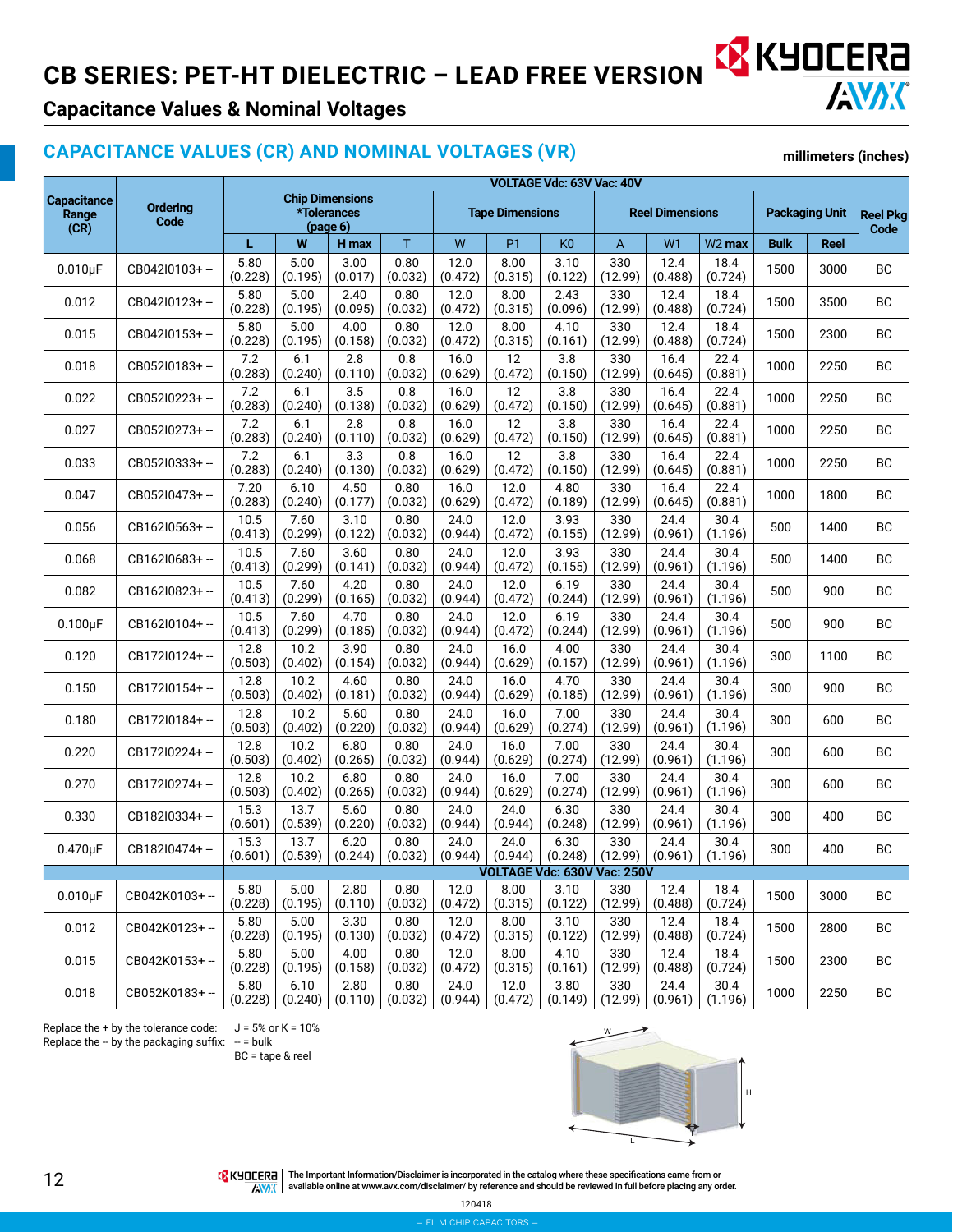## **CB SERIES: PET-HT DIELECTRIC – LEAD FREE VERSION AND LEAD ERECTED**



**millimeters (inches)**

## **Capacitance Values & Nominal Voltages**

#### **CAPACITANCE VALUES (CR) AND NOMINAL VOLTAGES (VR)**

**Capacitance Range (CR) VOLTAGE Vdc: 630V Vac: 250V Ordering Code Chip Dimensions \*Tolerances (page 6) Tape Dimensions Reel Dimensions Packaging Unit Reel Pkg Code L W H max** T W P1 K0 A W1 W2 **max Bulk Reel**  $0.022$  CB052K0223+ -- 7.20 (0.283) 6.10 (0.240) 3.50 (0.138) 0.80 (0.032) 24.0 (0.944) 12.0 (0.472) 3.80 (0.149) 330 (12.99) 24.4 (0.961) 30.4  $\begin{array}{c|c|c|c|c} 30.4 & 1000 & 2250 & \text{BC} \end{array}$ 0.027 CB052K0273+ -- 7.20 (0.283) 6.10 (0.240) 4.10 (0.161) 0.80 (0.032) 16.0 (0.629) 12.0 (0.472) 4.80 (0.189) 330 (12.99) 16.4 (0.645) 22.4  $\begin{array}{|c|c|c|c|c|} \hline 22.4 & 1000 & 1800 & \text{BC} \ \hline (0.881) & 1000 & 1800 & \text{BC} \ \hline \end{array}$  $0.033$  CB052K0333+ -- 7.20 (0.283) 6.10 (0.240) 5.00 (0.197) 0.80 (0.032) 16.0 (0.629) 12.0 (0.472) 4.80 (0.189) 330 (12.99) 16.4 (0.645) 22.4  $\begin{array}{|c|c|c|c|c|c|} \hline 22.4 & 1000 & 1100 & \text{BC} \ \hline (0.881) & 1000 & 1100 & \text{BC} \ \hline \end{array}$  $0.047$  CB162K0473+ -- 10.5 (0.413) 7.60 (0.299) 3.60 (0.141) 0.80 (0.032) 24.0 (0.944) 12.0 (0.472) 3.93 (0.155) 330 (12.99) 24.4 (0.961) 30.4  $\begin{array}{|c|c|c|c|c|c|} \hline 30.4 & 500 & 1400 & \text{BC} \ \hline (1.196) & 500 & 1400 & \text{BC} \ \hline \end{array}$  $0.056$  CB162K0563+ -- 10.5 (0.413) 7.60 (0.299) 4.30 (0.169) 0.80 (0.032) 24.0 (0.944) 12.0 (0.472) 6.19 (0.244) 330 (12.99) 24.4 (0.961) 30.4  $\begin{array}{c|c|c|c|c} 30.4 & 500 & 900 & BC \end{array}$  $0.068$  CB162K0683+ -- 10.5 (0.413) 7.60 (0.299) 5.20 (0.205) 0.80 (0.032) 24.0 (0.944) 12.0 (0.472) 6.19 (0.244) 330 (12.99) 24.4 (0.961) 30.4  $\begin{array}{c|c|c|c|c} 30.4 & 500 & 900 & BC \end{array}$ 0.082 CB172K0823+ -- 12.8 (0.503) 10.2 (0.402) 4.30 (0.169) 0.80 (0.032) 24.0 (0.944) 16.0 (0.629) 4.70 (0.185) 330 (12.99) 24.4 (0.961) 30.4  $\begin{array}{|c|c|c|c|c|c|c|c|} \hline 30.4 & 300 & 900 & \text{BC} \ \hline (1.196) & 300 & 900 & \text{BC} \ \hline \end{array}$  $0.100 \mu$ F CB172K0104+ - 12.8 (0.503) 10.2 (0.402) 5.00 (0.197) 0.80 (0.032) 24.0 (0.944) 16.0 (0.629) 5.70 (0.225) 330 (12.99) 24.4 (0.961) 30.4  $\begin{array}{|c|c|c|c|c|c|} \hline 30.4 & 300 & 700 & \text{BC} \ \hline (1.196) & 300 & 700 & \text{BC} \ \hline \end{array}$  $0.120$  CB172K0124+ - 12.8 (0.503) 10.2 (0.402) 5.60 (0.220) 0.80 (0.032) 24.0 (0.944) 16.0 (0.629) 5.70 (0.225) 330  $(12.99)$ 24.4 (0.961) 30.4  $\begin{array}{c|c|c|c|c|c} 30.4 & 300 & 700 & \text{BC} \end{array}$  $0.150$  CB172K0154+ - 12.8 (0.503) 10.2 (0.402) 6.90 (0.271) 0.80 (0.032) 24.0 (0.944) 16.0 (0.629) 7.00 (0.275) 330 (12.99 ) 24.4 (0.961) 30.4  $\begin{array}{c|c|c|c|c} 30.4 & 300 & 600 & BC \end{array}$ 0.180 CB182K0184+ -- 15.3 (0.601) 13.7 (0.539) 5.00 (0.197) 0.80 (0.032) 24.0 (0.944) 24.0 (0.944) 5.50 (0.217) 330 (12.99) 24.4 (0.961) 30.4  $\begin{array}{c|c|c|c} 30.4 & 300 & 500 & BC \end{array}$  $0.220$  CB182K0224+ -  $15.3$ (0.601) 13.7 (0.539) 5.80  $(0.229)$ 0.80 (0.032) 24.0 (0.944) 24.0 (0.944) 6.30 (0.248) 330 (12.99) 24.4 (0.961) 30.4  $\begin{array}{c|c} 30.4 \ 1.196 \end{array}$  300 400 BC  $0.270 \mu$ F CB182K0274+ -- 15.3 (0.601) 13.7 (0.539) 7.20 (0.284) 0.80 (0.032) 24.0 (0.944) 24.0 (0.944) 7.60 (0.299) 330 (12.99) 24.4 (0.961) 30.4  $\begin{array}{|c|c|c|c|c|c|c|c|} \hline 300 & 300 & 300 & \text{BC} \ \hline (1.196) & 300 & 300 & \text{BC} \ \hline \end{array}$ 

#### Replace the + by the tolerance code:  $J = 5%$  or K = 10% Replace the  $-$  by the packaging suffix:  $-$  = bulk

BC = tape & reel



The Important Information/Disclaimer is incorporated in the catalog where these specifications came from or<br>available online at [www.avx.com/disclaimer/](http://www.avx.com/disclaimer/) by reference and should be reviewed in full before placing any order. **ANAK**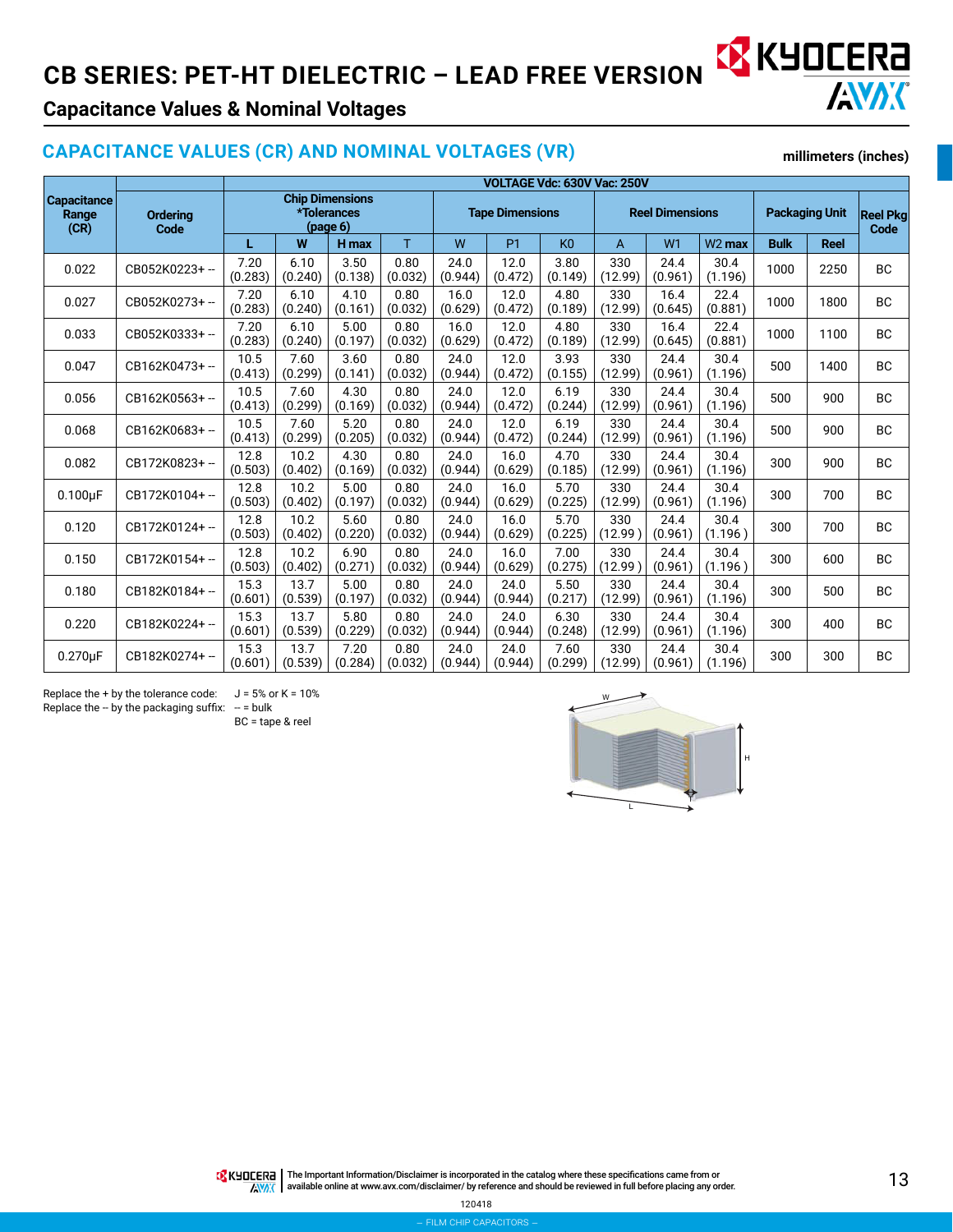

Ramp up

**Mounting and Soldering Recommendations**

## **MOUNTING AND SOLDERING RECOMMENDATIONS SOLDERING PROFILE**

The capacitors can be mounted using infrared and vapor phase soldering following recommended below. They are NOT suitable for wave soldering.

Temperature (ºC)

Temperature (°C)

 $\mathbf{T}_{\mathrm{L}}$ 

 $T_{\rm e}$ 

**TP max**

All temperature refer to topside of the package, measured on the package body surface.

| <b>Profile Feature</b>                                                                                                     | 2220 to 2824                                       | 4030 to 6054                                       |
|----------------------------------------------------------------------------------------------------------------------------|----------------------------------------------------|----------------------------------------------------|
| Ramp-Up $(T_{\text{max}}$ to $T_{\text{n}}$ )                                                                              | 3°C / second max                                   | 3°C / second max                                   |
| Preheat<br>- Temperature Min $(T_{s,min})$<br>- Temperature Max $(T_{\text{smax}})$<br>- Time $(t_{s min}$ to $t_{s max})$ | $150^{\circ}$ C<br>$200^{\circ}$ C<br>180 sec. max | $150^{\circ}$ C<br>$200^{\circ}$ C<br>180 sec. max |
| Time maintained above<br>- Temperature (T.)<br>- Time $(ti)$                                                               | $217^{\circ}$ C<br>60 sec. max                     | $217^{\circ}$ C<br>75 sec. max                     |
| Peak temperature $(T_{pmax})$                                                                                              | $240^{\circ}$ C                                    | $245^{\circ}$ C                                    |
| Customer Peak temperature (T)                                                                                              | $< 240^{\circ}$ C                                  | $< 245$ °C                                         |
| Time within 5°C of peak<br>temperature $(T_{n} - 5^{o}C)^{*}$                                                              | $10$ sec.                                          | $10$ sec.                                          |
| Ramp-Down                                                                                                                  | $6^{\circ}$ C / sec.                               | $6^{\circ}$ C / sec.                               |

\* Example : T<sub>p</sub> = 238.5°C =>> t<sub>p</sub> = time between 238.5°C and 233.5°C (T<sub>p</sub>-5°C)

## **RECOMMENDED SOLDER PASTE THICKNESS**

For optimum solderability, the recommended soldering paste thickness: 2220 to 2824 :150 to 200μm 4030 to 6054 :200 to 300μm



## **PAD DIMENSIONS: MILLIMETERS (INCHES)**

| <b>Size Code</b> | <b>Case Size</b> |              |             |              |
|------------------|------------------|--------------|-------------|--------------|
| 04               | 2220             | 5.00(0.195)  | 1.90(0.075) | 4.50 (0.178) |
| 05               | 2824             | 6.00(0.234)  | 2.50(0.098) | 5.70(0.224)  |
| 16               | 4030             | 7.50(0.295)  | 3.00(0.118) | 8.00(0.315)  |
| 17               | 5040             | 11.2(0.441)  | 3.50(0.137) | 10.3(0.406)  |
| 18               | 6064             | 14.6 (0.575) | 3.60(0.147) | 12.6 (0.496) |

#### **RECOMMENDED CLEANING**

To clean flux from the PC board assembly, the recommended products are: ethanol, isopropyl alcohol, and deionized water wash. The cleaning products to avoid are: Toluene, Xylene, Trichloroethylene, Terpene Cleaner EC-7, surface active agent. In case of using another solvent, please contact us.

#### **OTHER CAUTIONS**

**Flame retardancy:** the dielectric film is not a flame retardant material.

**Environment:** contact us when chips are used in humid or gas atmosphere and /or when using resin.

**Recommended handling:** do not use edged tools, so not to damage the capacitors.

## **TIN WHISKERS TESTS : JEDEC STANDARD NO 22A121**

| <b>Stress Type</b>                               | Ref. Spec.  | <b>Test Conditions</b>                                                             | <b>Analysis</b> | <b>Results</b> |
|--------------------------------------------------|-------------|------------------------------------------------------------------------------------|-----------------|----------------|
| Temperature cycling                              | JESD22-A104 | $-55^{\circ}$ C +85(+10/-0) $^{\circ}$ C air<br>5 to 10 minutes soak 3 cycles/hour | SEM x 1000      | Pass           |
| Ambient Temperature /<br><b>Humidity Storage</b> |             | 30+/-2°C - 60+/-3% RH -2000H                                                       | SEM x 1000      | Pass           |
| High Temperature /<br><b>Humidity Storage</b>    |             | 70+/-5°C - 93+3/-2% RH -1000H                                                      | SEM x 1000      | Pass           |

The Important Information/Disclaimer is incorporated in the catalog where these specifications came from or<br>AWAK available online at [www.avx.com/disclaimer/](http://www.avx.com/disclaimer/) by reference and should be reviewed in full before placing any

# Reflow soldering referring to JEDEC Standard with some limitations # JEDEC J-Std 020C 0 30 60 90 120 150 180 210 240 270 300 330 Time (seconds) **TS min tL ts** Ramp down

 In case of hand soldering, the temperature of the soldering iron should not be above 250°C. Special care must be taken to avoid touching the capacitor body with the iron tip.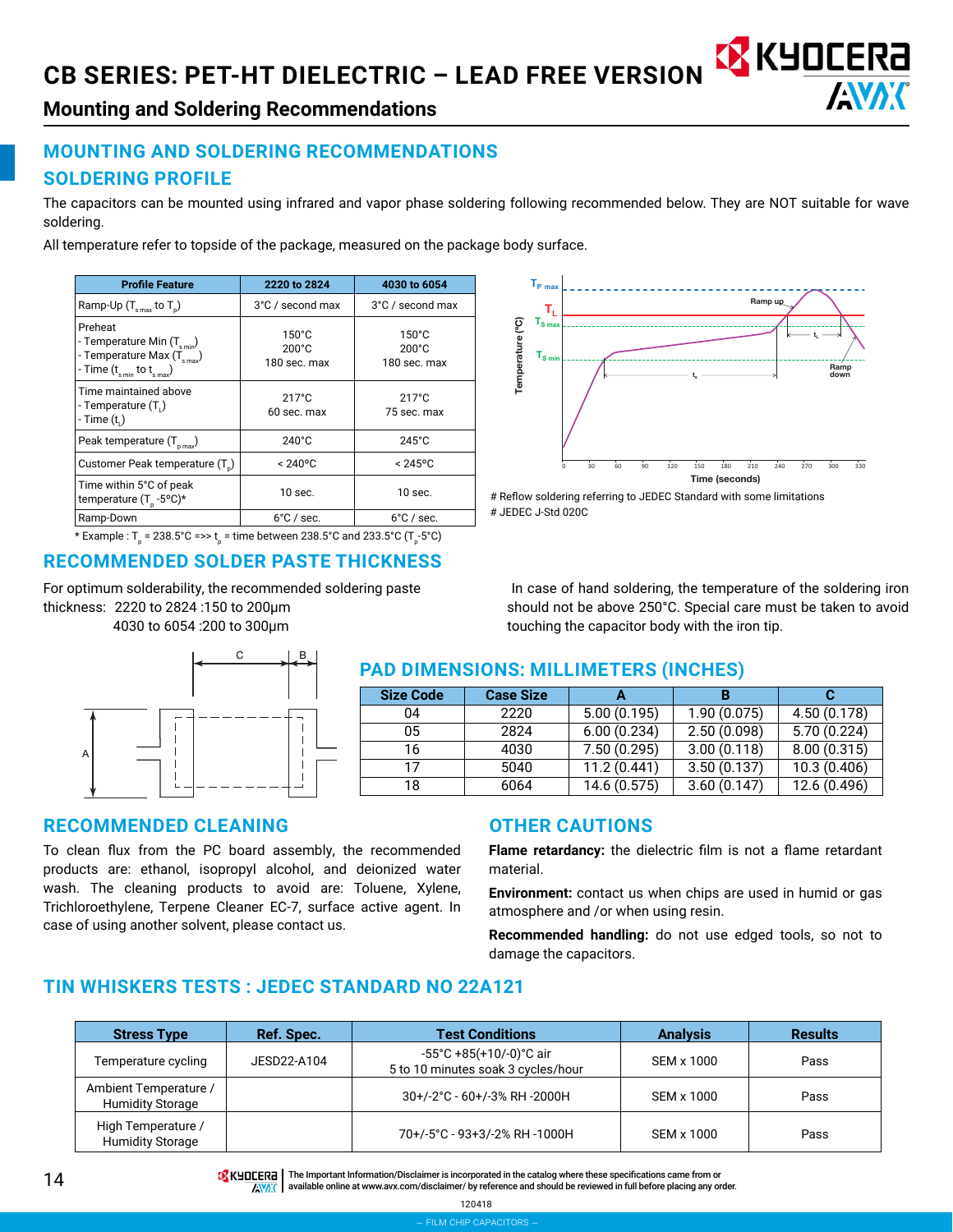## **Electrical Characteristics versus Temperature and Frequency**

## **ELECTRICAL CHARACTERISTICS VERSUS TEMPERATURE AND FREQUENCY**



#### FREQUENCY CHARACTERISTICS

AVX



#### Dissipation Factor



Insulation Resistance





400

DF 20°C (10-4)



Dissipation Factor



The Important Information/Disclaimer is incorporated in the catalog where these specifications came from or<br>available online at [www.avx.com/disclaimer/](http://www.avx.com/disclaimer/) by reference and should be reviewed in full before placing any order. **AMAK**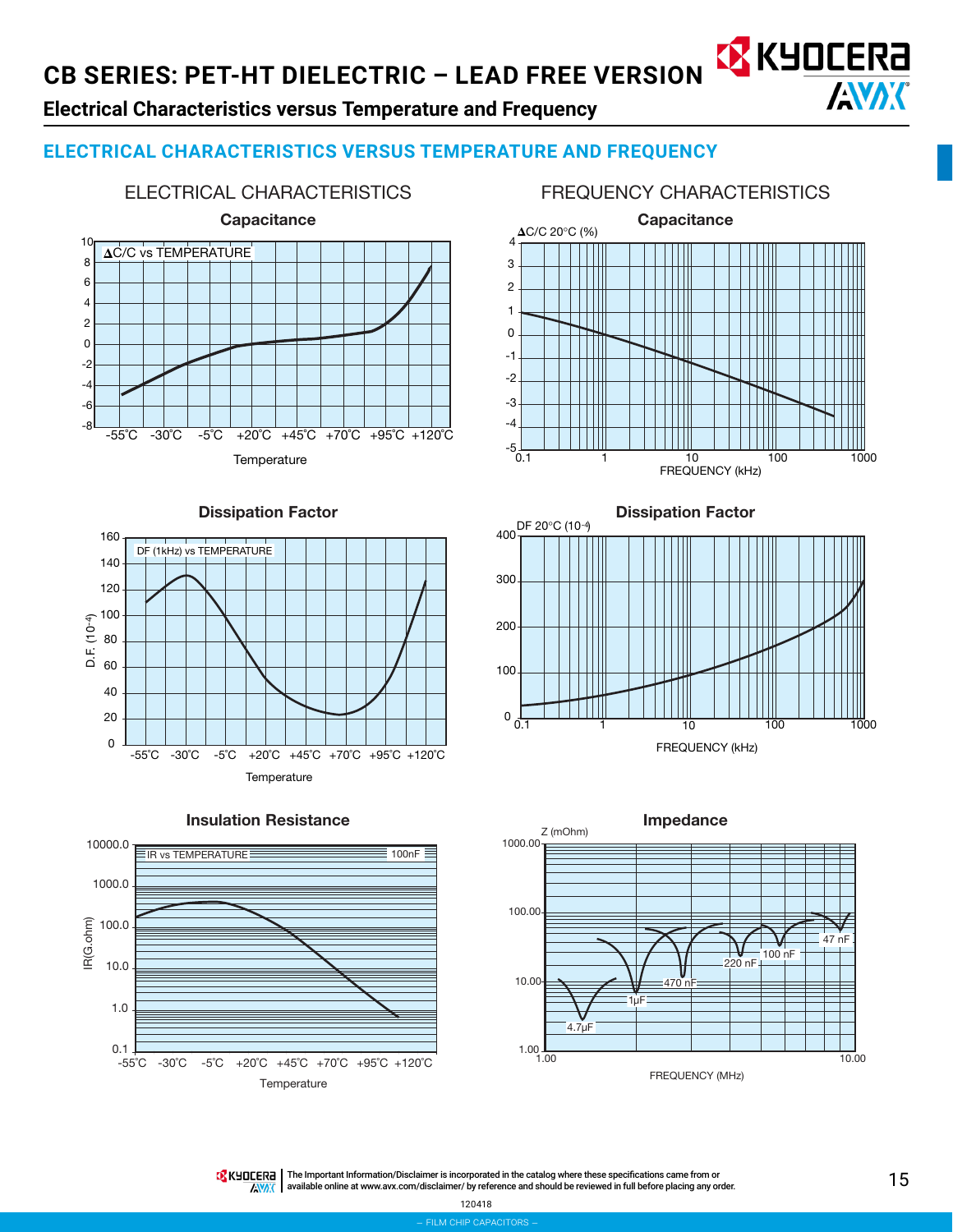

## **RMS Voltage and Current versus Frequency**

## **RMS VOLTAGE AND CURRENT VERSUS FREQUENCY**

#### **MAXIMUM VOLTAGE (VRMS) AND CURRENT (IRMS) VS FREQUENCY**

Typical curves results from measurement carried out at ambient temperature (25ºC) and sinusoidal wave-forms (for size CB04 to CB18)





100 Vdc / 63 Vac 70 1 H H H H H S BITTI T 4.7µF **Number 1.5µF** Manual 0.22µF 60 50 V rms (V) 40 30  $20$ 10 W  $0 +$ 0.1 1 10 100 1000 10000 FREQUENCY (kHz)





100 Vdc / 63 Vac





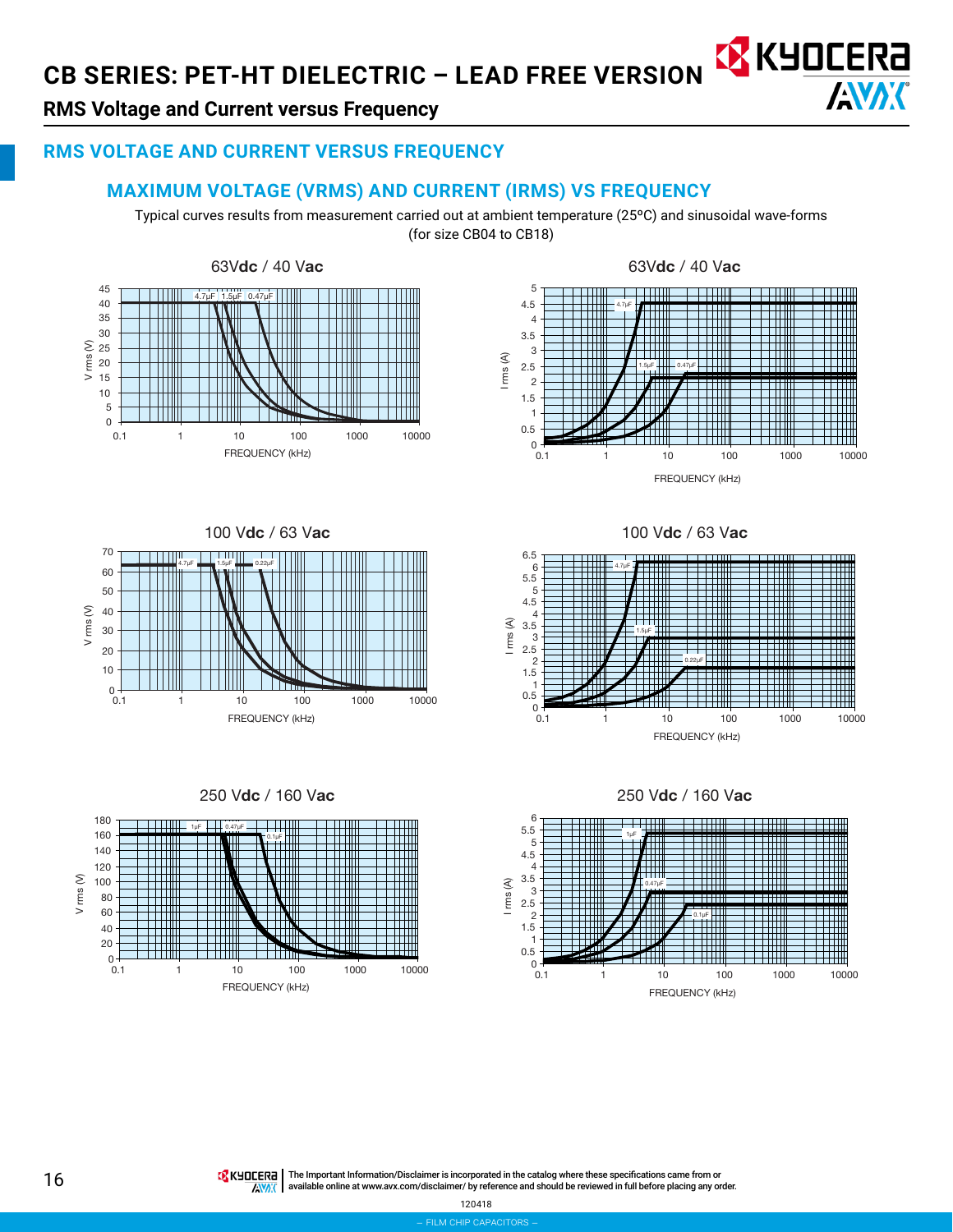

III

## **RMS Voltage and Current versus Frequency**

#### **RMS VOLTAGE AND CURRENT VERSUS FREQUENCY**

#### **MAXIMUM VOLTAGE (VRMS) AND CURRENT (IRMS) VS FREQUENCY**

Typical curves results from measurement carried out at ambient temperature (25ºC) and sinusoidal wave-forms (for size CB04 to CB18)

1





### **MAXIMUM PULSE RISE TIME (DV/DT)**

| <b>Voltage Range</b>   | 63 | 100 | 250 | 400 | 630 |
|------------------------|----|-----|-----|-----|-----|
| Dy/dt max.<br>(V/usec) | 40 | 50  | 150 | 200 | 250 |

I rms (A) 0.5 0.1µF TIII TTIII THE أأأأأت الألالي a an an S Ш 0.01µF 0 0.1 1 10 100 1000 10000 FREQUENCY (kHz)



HII

0.47µF

The Important Information/Disclaimer is incorporated in the catalog where these specifications came from or<br>available online at [www.avx.com/disclaimer/](http://www.avx.com/disclaimer/) by reference and should be reviewed in full before placing any order. **ANAK**